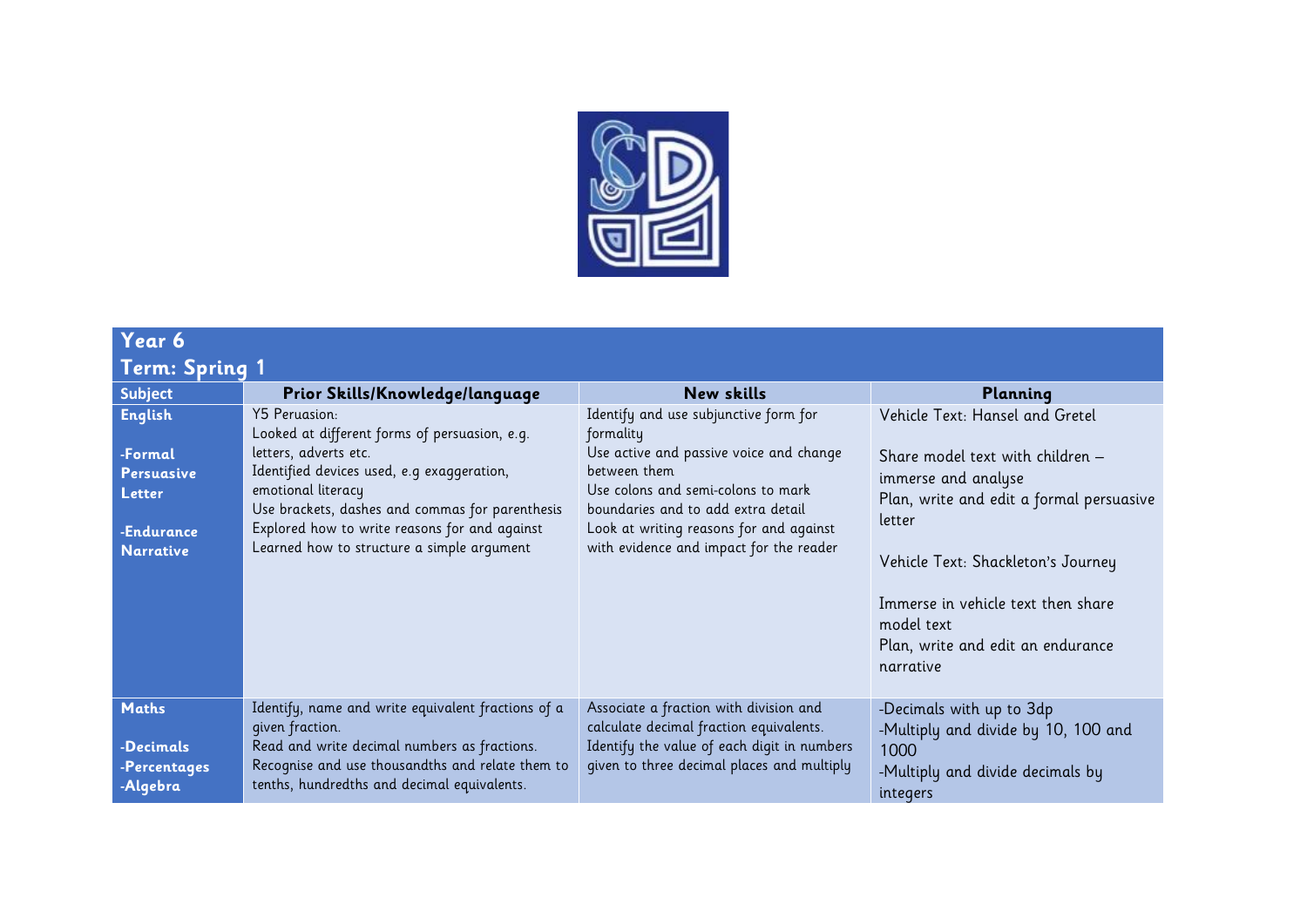|                                                  | Round decimals with two decimal places to the<br>nearest whole number and to one decimal place.<br>Read, write, order and compare numbers with up<br>to three decimal places.<br>Recognise the per cent symbol (%) and<br>understand that per cent relates to 'number of<br>parts per hundred.<br>Write percentages as a fraction with denominator<br>100, and as a decimal.                                                                     | and divide numbers by 10, 100 and 1000<br>giving answers up to three decimal places.<br>Multiply one-digit numbers with up to two<br>decimal places by whole numbers.<br>Use written division methods in cases<br>where the answer has up to two decimal<br>places.<br>Solve problems which require answers to be<br>rounded to specified degrees of accuracy.                                   | -Decimals as fractions<br>-Convert between fractions and<br>decimals<br>-Fractions to percentages<br>-Equivalent FDP<br>-Order FDP<br>-Percentages of an amount<br>-Percentages missing values<br>-Find a rule, one and two step<br>-Forming expressions<br>-Substitution<br>-Formulae<br>-Forming equations<br>-Solve one and two step equations<br>-Find pairs of values |
|--------------------------------------------------|--------------------------------------------------------------------------------------------------------------------------------------------------------------------------------------------------------------------------------------------------------------------------------------------------------------------------------------------------------------------------------------------------------------------------------------------------|--------------------------------------------------------------------------------------------------------------------------------------------------------------------------------------------------------------------------------------------------------------------------------------------------------------------------------------------------------------------------------------------------|----------------------------------------------------------------------------------------------------------------------------------------------------------------------------------------------------------------------------------------------------------------------------------------------------------------------------------------------------------------------------|
| <b>Science</b><br><b>Electricity</b>             | Y4:<br>-Construct a simple series electrical circuit,<br>identifying and naming its basic parts,<br>including cells, wires, bulbs, switches and<br>buzzers.<br>-Identify whether a lamp will light in a simple<br>series circuit, based on whether the lamp is<br>part of a complete loop with a battery.<br>-Recognise that a switch opens and closes a<br>circuit and associate this with whether a lamp<br>lights in a simple series circuit. | Associate the brightness of a lamp or<br>the volume of a buzzer with the number<br>and voltage of cells used in the circuit.<br>Compare and give reasons for<br>variations in how components function,<br>including the brightness of bulbs, the<br>loudness of buzzers and the on/off<br>position of switches.<br>Use recognised symbols when<br>representing a simple circuit in a<br>diagram. | -To explain the importance of the major<br>discoveries in electricity<br>-To observe and explain the effects of<br>differing volts in a circuit<br>-To understand variations in how<br>components function<br>-To record data and report findings<br>-To investigate brightness of bulbs                                                                                   |
| <b>History</b><br>Medicine and<br><b>Disease</b> | Children have studied crime and punishment<br>over the years in Y6. They have a good<br>understanding of chronological events                                                                                                                                                                                                                                                                                                                    | Study of an aspect or theme in British<br>history that extends pupils'<br>chronological knowledge beyond 1066                                                                                                                                                                                                                                                                                    | -Know prehistoric medical practices of<br>the Ancient Equptians                                                                                                                                                                                                                                                                                                            |